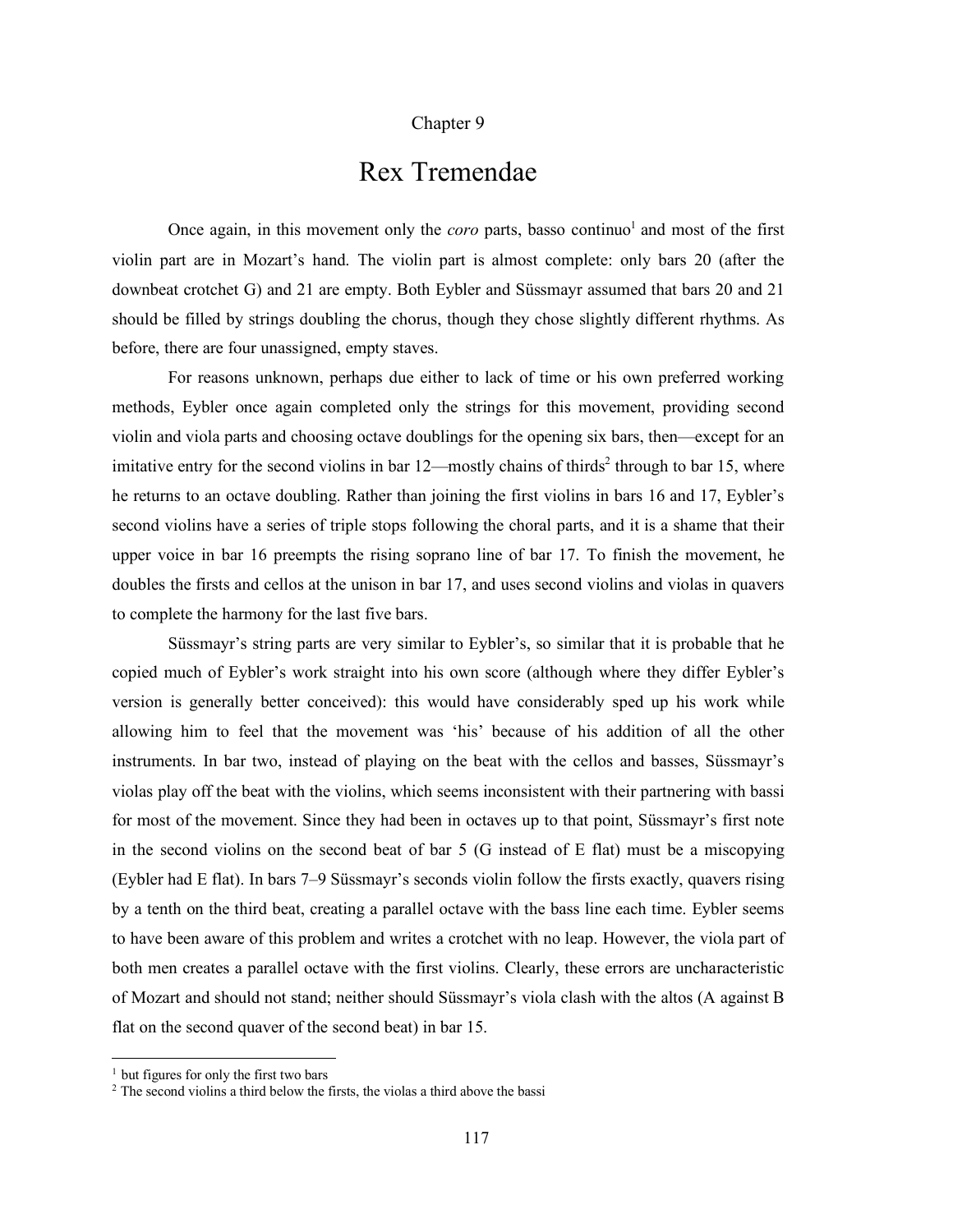Mozart wrote a crotchet G on the downbeat of bar 20, which both Eybler and Süssmayr changed to a quaver. <sup>3</sup> For this final section, both men basically copied the *coro*, Eybler doubling both voice part and note lengths, Süssmayr doubling but with repeated quaver movement. There would seem to be no good reason why Eybler's violas come in a quaver later than the violins in bar 20, and even less for both men to introduce a passing seventh in the second violins on the last beat of bar 21, when there is no figuring to that effect in Mozart's autograph. Both also missed the implication of Mozart's quaver rests in the last bar, which would seem to imply that the offbeat quaver rest-quaver pattern was already in happening, recalling the open motif of the work. b The present edition has it thus: the proton of the proton of the construction of the constant of the constant of the constant of the constant of the constant of the constant of the constant of the constant of the constant of the constant of the constant ? ∑ ∑ ∑ ∑ a<br>San Barat San Barat San Barat San Barat San Barat San Barat San Barat San Barat San Barat San Barat San Barat



Süssmayr's largest task in this movement was, of course, adding the winds. Owing to the change of tonic in this movement to G minor, the participation of the trumpets and timpani surely to be expected in a movement depicting the awesome majesty of God—is somewhat limited. Seeing as the only note they have in common with the tonic of this movement is the dominant D, their presence in the opening measures would destabilise the sense of tonic, so they are sensibly held back until bar 6, where the strings drop out, and they add the necessary pomp for the half cadence in the dominant, where the text "Rex tremendae majestatis" is finally proclaimed in full. However, it must be said that Süssmayr's scoring here is not very efficient: he

<sup>&</sup>lt;sup>3</sup> The first violin part is blank from the second beat of bar 20 and all of bar 21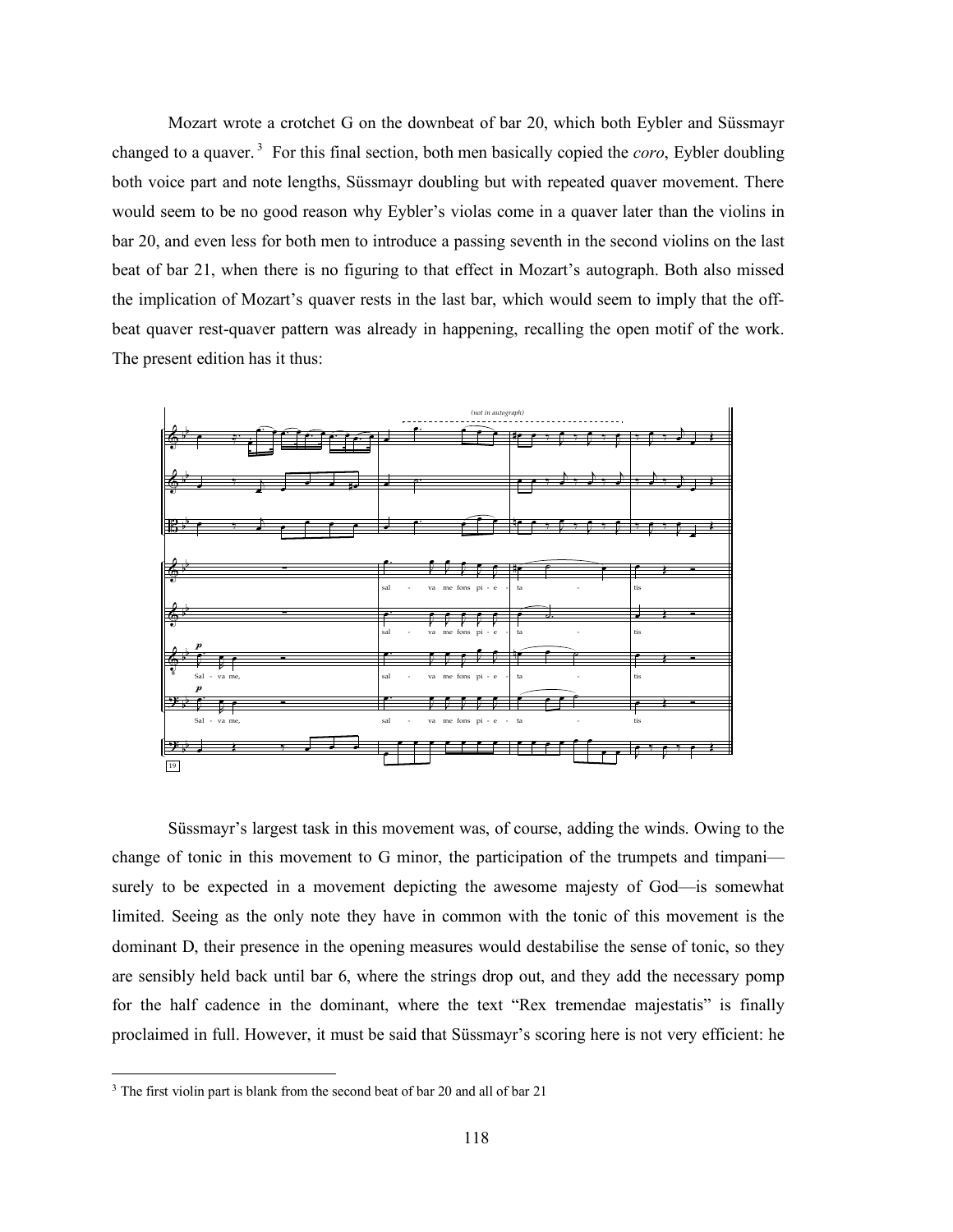sets the first trumpet and first basset horn on the same note, surely rendering the wind instrument inaudible. Nor does his music for the trumpets and timpani in bar 10 doesn't make sense because he doesn't continue to complete the cadence on the downbeat of bar 11: his trumpets and drums simply stop playing. Once again, in bar 15-17 his scoring is ineffective, this time doubling the first trumpet with the second basset horn, but their role, reinforcing the cadence, is better managed. Mozart's indication of *piano* in bar 17 shows there is no place for them (or, in all probability trombones) for the rest of the movement.

Somewhat predictably, Süssmayr achieved the rest of his instrumentation by a process of automatically doubling each voice part with the basset horns and bassoons as well as *colla parte* trombones, so that the altos, tenors and basses are each doubled by two instruments. The sopranos, admittedly in all probability the most numerous of the four parts, receive support only from the first basset horn. This automatic doubling of the chorus robs the sound of individuality and makes all the movements begin to sound the same, whereas Mozart usually takes great pains to vary the sound of each movement.

Given the relatively small orchestra of the Requiem, with no flutes, oboes or horns to use in different combinations, the manner in which the bassoons and basset horns are used is the only way to achieve any timbral differentiation. The *Rex tremendae* is in Mozart's more severe, Baroque-influenced *stile antico*, and the orchestration should reflect that. There is a clue to how to do so, at least as far as the bassoons are concerned, in bars 26–32 of the *Requiem aeternam*, where, like the *Rex tremendae*, the chorus and the strings have different motifs: the bassoons play  $a2$  in unison with the orchestral bassi, not the chorus.<sup>4</sup> That model would be a considerable improvement to the *Rex tremendae*, and is used throughout the present edition.

In the *Requiem aeternam* passage the basset horns also play *a2,* doubling the sopranos, showing that in certain circumstances Mozart considered the support of only the alto trombone for the chorus altos to be sufficient.<sup>5</sup> That passage, however, is admittedly somewhat unique for the basset horns in that, unlike the *Rex Tremendae,* the sopranos are motivically different from the lower three voices, their line continuing the plainsong melody introduced by the soprano soloist in bar 21: Mozart wanted to emphasise the *cantus firmus* by using the basset horns in unison. But in the *Rex tremendae* the situation is different: there is no plainsong melody to bring out, which leads to the question, what role should the basset horns play?

 <sup>4</sup> In accordance with Albrechberger's much cited advice

<sup>5</sup> Bars 15 and 16 of the *Requiem aeternam* also suggest that Mozart thought the choral sopranos needed no support at all at the top of a homophonic texture and were expected to be of sufficient numbers to balance trombone support of the lower three voices when singing independently of the strings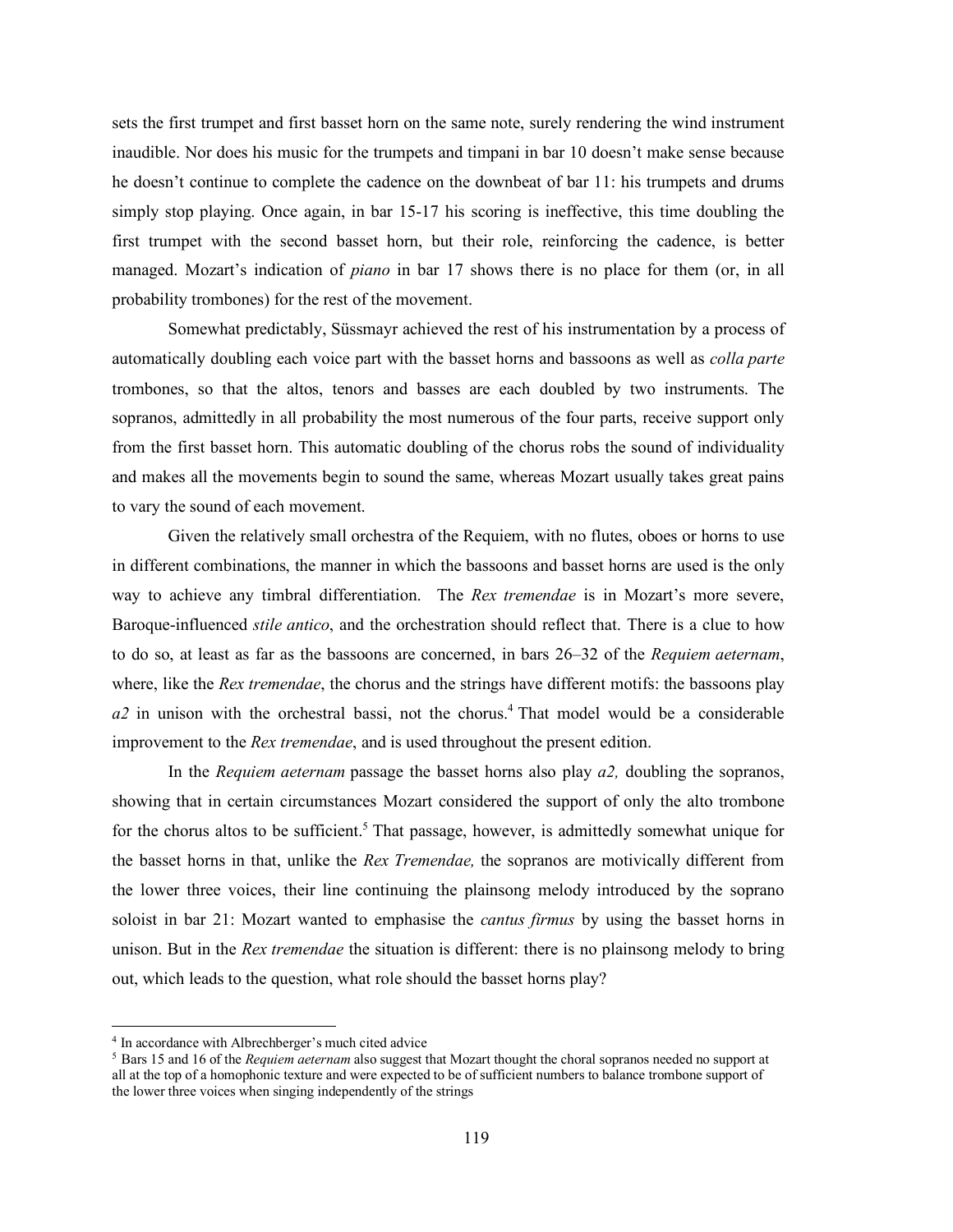A study of Mozart's orchestration, both in his late works and the Handel orchestrations discussed earlier, suggests that the winds should have their own characteristic and consistent lines rather than giving the same instrument two different roles to play merely for the sake of doubling vocal lines. In his use of winds, their role—especially where they are not to play—is always carefully thought out to fulfill a specific purpose, not just provide generic doubling. See, for example, how the basset horns drop out in bar 18 of the *Requiem aeternam,* leaving only the bassoons to double the vocal lines. This has the triple effect of varying the texture, highlighting each woodwind timbre and making the solo entry of the basset horns in bar 19 much more effective $6$ 

If bars 26–32 of the *Requiem aeternam* are to be used as a model for the basset horn scoring of the *Rex tremendae,* the question that follows is: should the second basset horn play in unison with the first? One possible scoring would be for the basset horns to play *a2* throughout the movement. However, this would single out the soprano line for special treatment, which, while appropriate to the context of bars 26–32 of the *Requiem aeternam,* does not exactly fit the situation of the *Rex tremendae.* On the other hand, the choral parts of bars 7–10 of the *Rex tremendae* do contain two contrapuntal motifs—a sustained line to the text 'rex tremendae majestatis' and a detached three-quaver motif to the text 'qui salvandos'—and these two motifs, both used imitatively, are given to the sopranos/altos and tenors/basses respectively. One way to achieve differentiation in timbre and gesture would be for the basset horns to play a smoothed out version of the soprano and alto lines, the different rhythm separating them from the chorus, while creating an independent wind section with the bassoons that is harmonically complete.

There is no need for the sopranos and altos to have support from the basset horns in bar 18 (or tenors and basses from the bassoons in 19). Mozart has carefully cleared out the texture for them to be heard quite clearly: the dynamic drops to *piano*, the organ is marked *tasto solo*, and the unison strings are in a different register. Furthermore, it seems appropriate—and one should not be surprised at this in a dramatist of Mozart's calibre—for the voices to sing 'salva me' ('save me'), a heartfelt prayer of supplication to God, alone, and virtually *a cappella.*

That left only the two-bar introduction for Süssmayr's work on the movement to be complete. Here he had a brilliant insight—perhaps modeled on the *Requiem aeternam*—of filling the empty downbeats of bars two with three trombone chords, although it is a shame he writes a

 <sup>6</sup> Note also what <sup>a</sup> masterpiece of efficiency the bassoon writing is in bar 18: Mozart manages to suggest doubling three of the voices with just two instruments: the first bassoon takes the first two notes of the soprano and last two of the tenors, the second the opening tenor note and last two of the sopranos